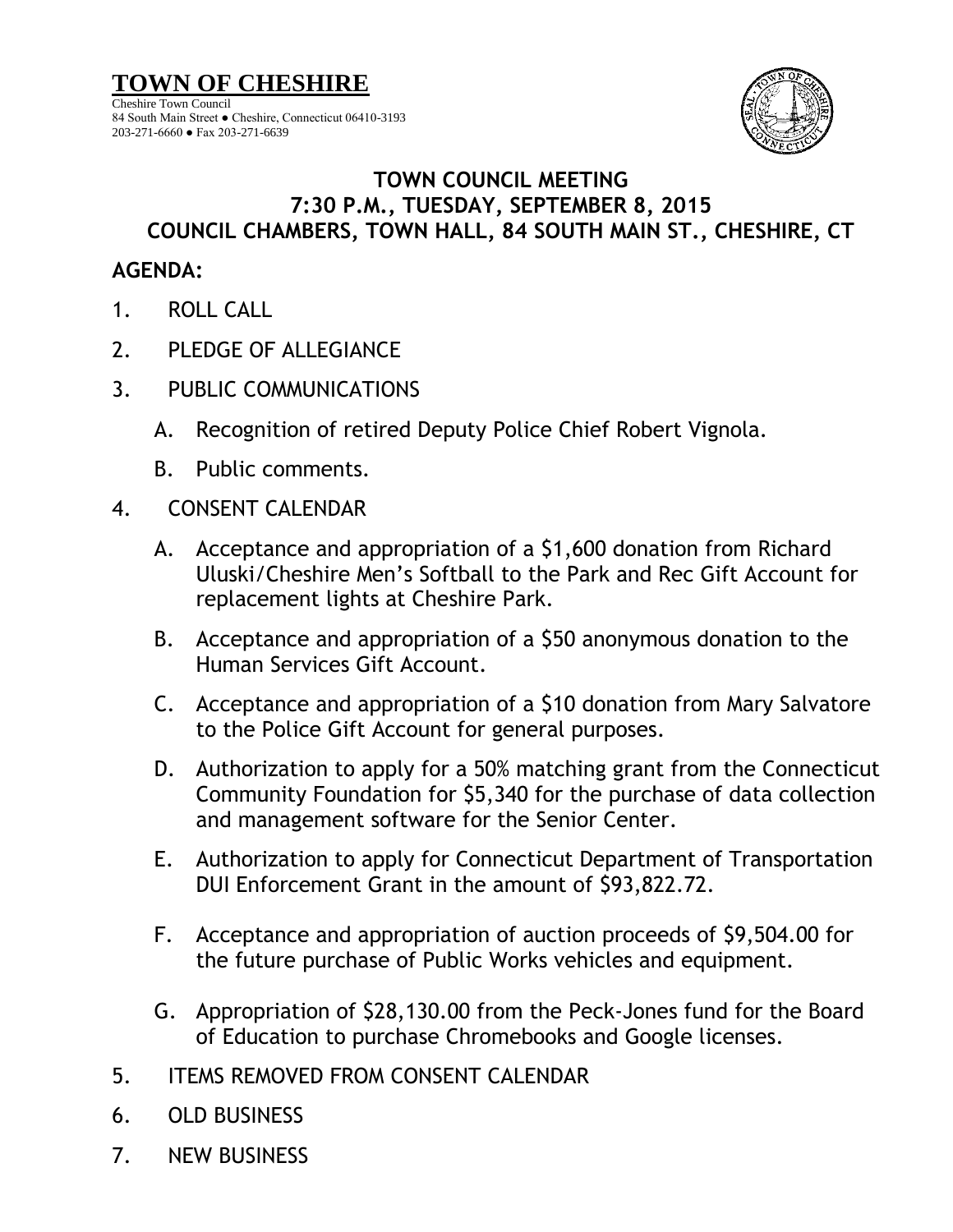- A. Status of Plan of Conservation and Development.
- B. Status of streetlight acquisition project.
- C. Authorization to apply for Local Transportation Capital Improvement (LoTCIP) Grants totaling \$1.5M for the South Brooksvale Road Bridge Replacement project and Mt. Sanford/South Brooksvale Road Intersection realignment project.
- D. Reallocation of \$8,600 in architect fees from the Cheshire High School (CHS) Concession Stand capital project fund to the Capital Planning Account.
- E. Creation of and appointments to a CHS Concession Stand Construction Group to manage said capital construction project and project transfer from the Public Building Commission.
- F. Town Manager's employment contract, possible executive session.
- 8. TOWN MANAGER REPORT AND COMMUNICATIONS
	- A. Monthly Status Report.
	- B. Department Status Reports: Police, Fire, Fire Marshal.
- 9. TOWN ATTORNEY REPORT AND COMMUNICATIONS
- 10. REPORTS OF COMMITTEES OF THE COUNCIL
	- A. Chairman's Report.
		- i. Referral to the Planning Committee regarding the request from the Environment Commission to rename the "Dime Savings Property".
	- B. Miscellaneous.
- 11. APPROVAL OF MINUTES Regular Meeting of August 11, 2015; Public Hearing of August 18, 2015; Special Meetings of August 12, 13, 18, 20, 24 and 25 and September 1, 2015; amendment to July 14, 2015 minutes.
- 12. MISCELLANEOUS AND APPOINTMENTS
	- A. Liaison Reports.
	- B. Appointments to Boards and Commissions.
- 13. COUNCIL COMMUNICATIONS